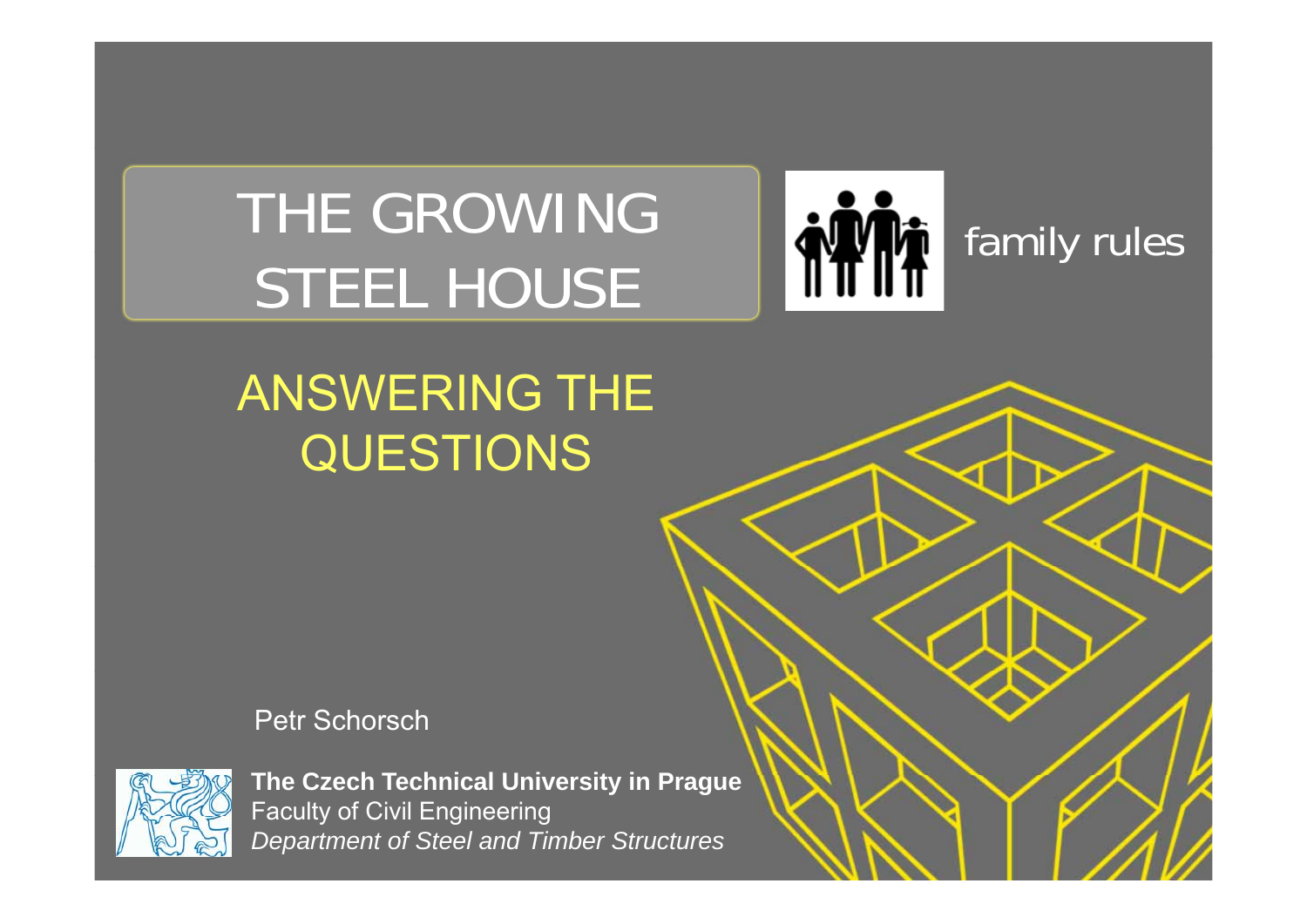## QUESTION 01: Do the dimensions of the house correspond to a "standard" in Czech Republic?

On the following graph is shown distribution of floorage of new built houses:

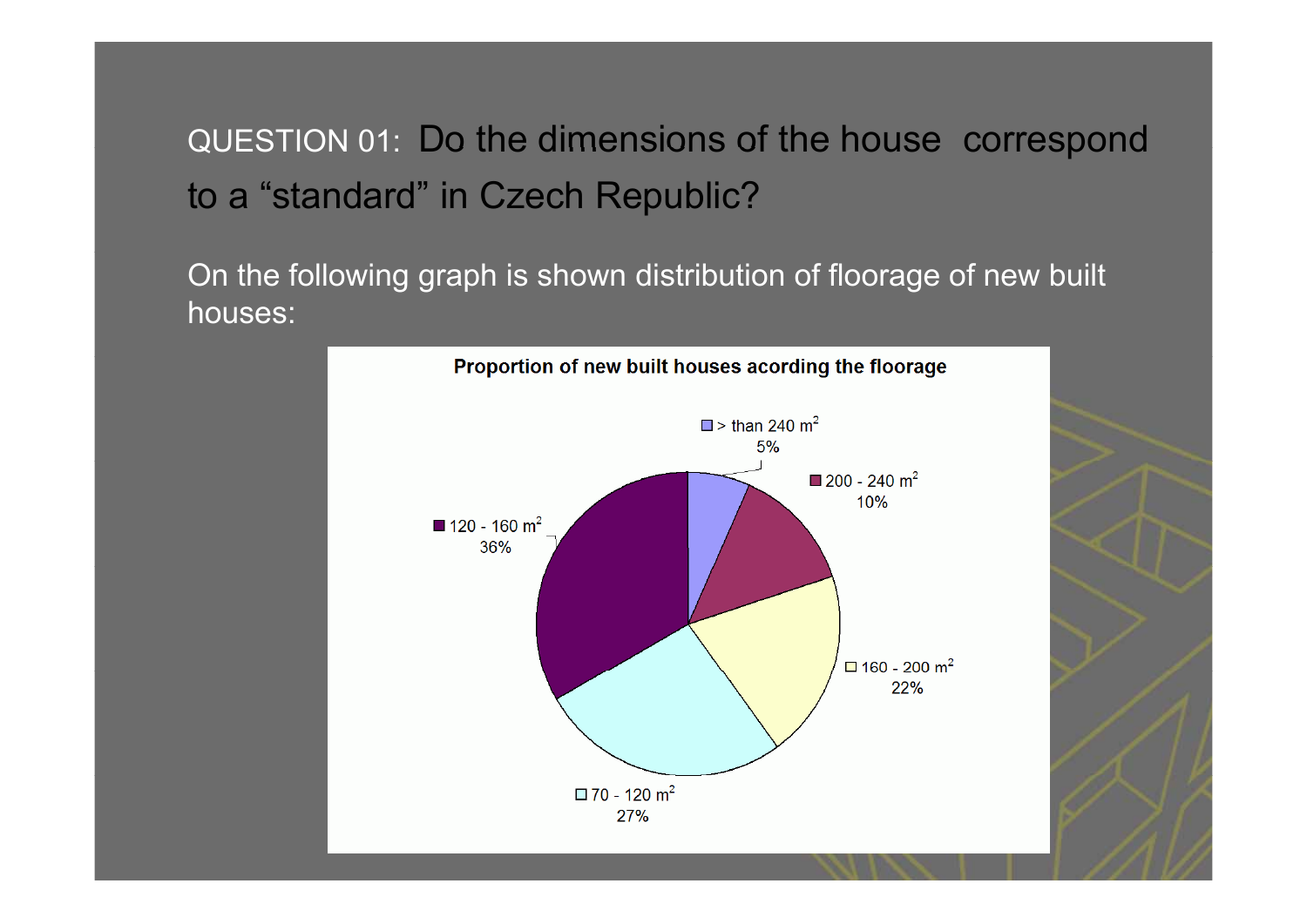- • Main group of houses (36%) has floor area between 120 and 160 m<sup>2</sup>.
- • The other big group (27%) has floor area between 70 and  $120$ m $^2$ . $\,$
- • Our growing steel house has in the basic configuration total floor area 130m<sup>2</sup>.
- • *It corresponds to the "low standard house" in the Czech Republic.*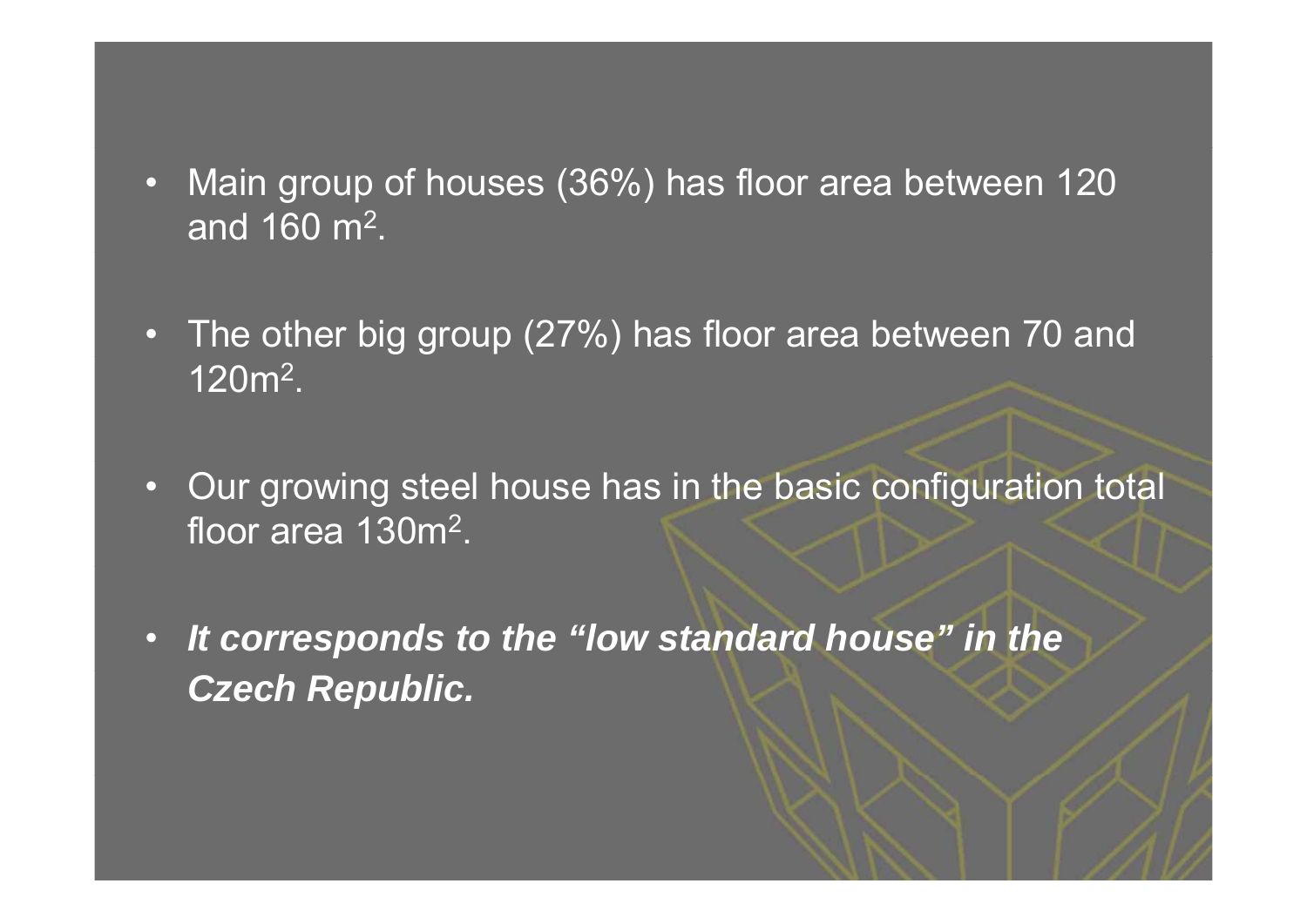QUESTION 02: It is highlighted the necessity to have a house which can be adapted to modifications of the family composition. Could you clearly identify the modularity of your proposal?



Starting unit for <sup>a</sup> young couple without children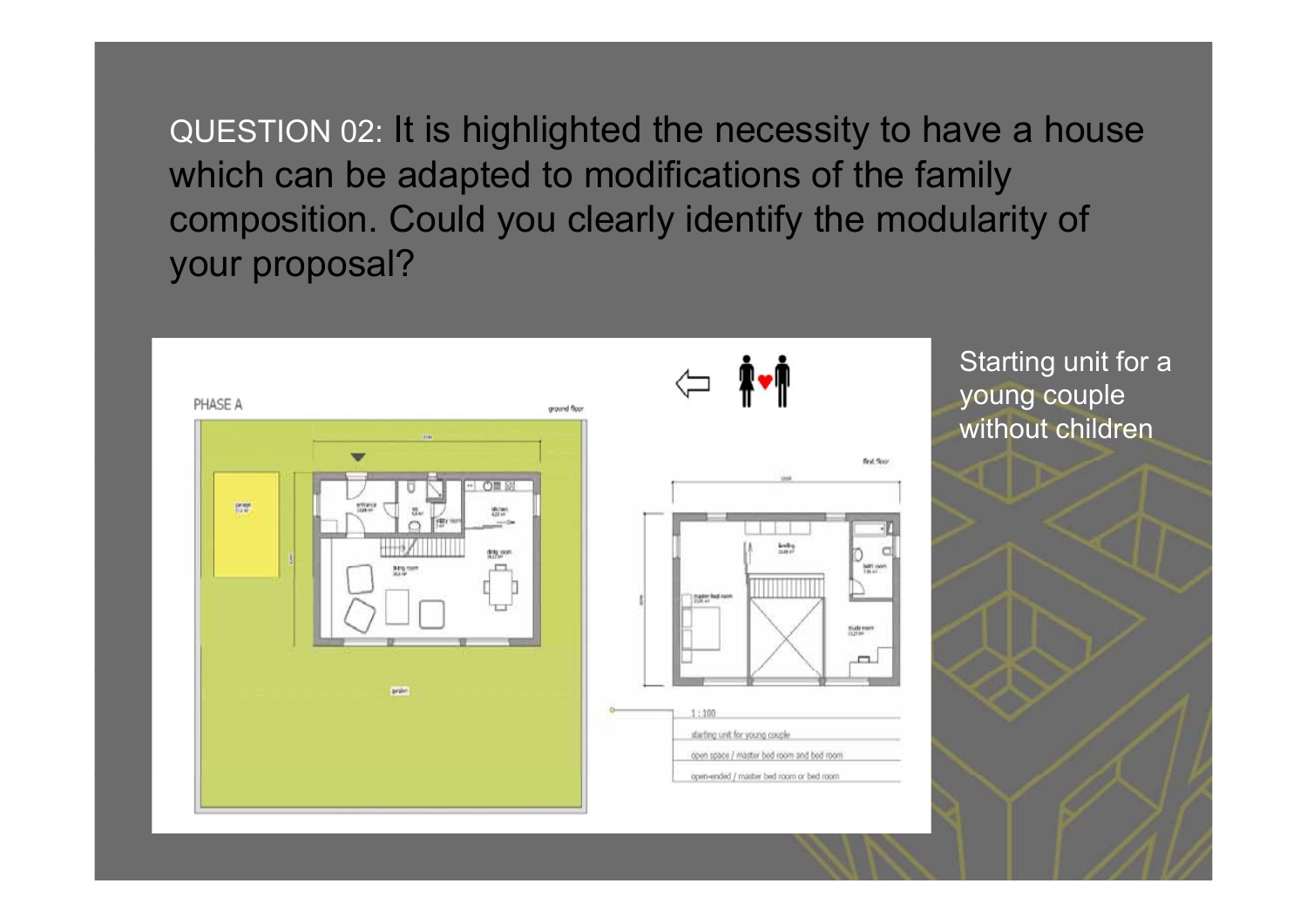#### Young couple with baby Open space, changed disposition Open-ended / master bed room or bed room

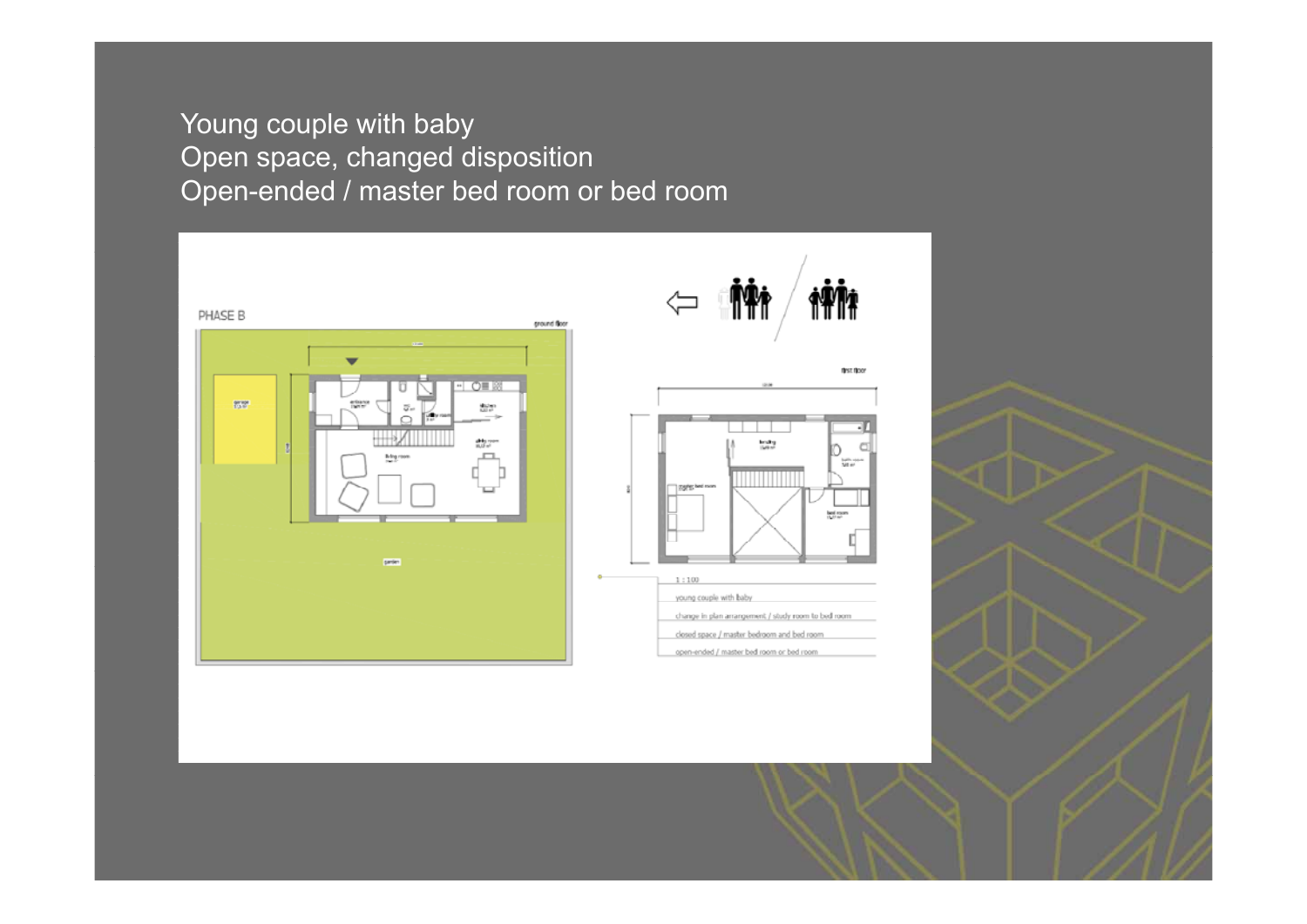#### Couple with two children + car Open space / possibility to have study room or to have third bedroom Open-ended / master bed rooom or study room

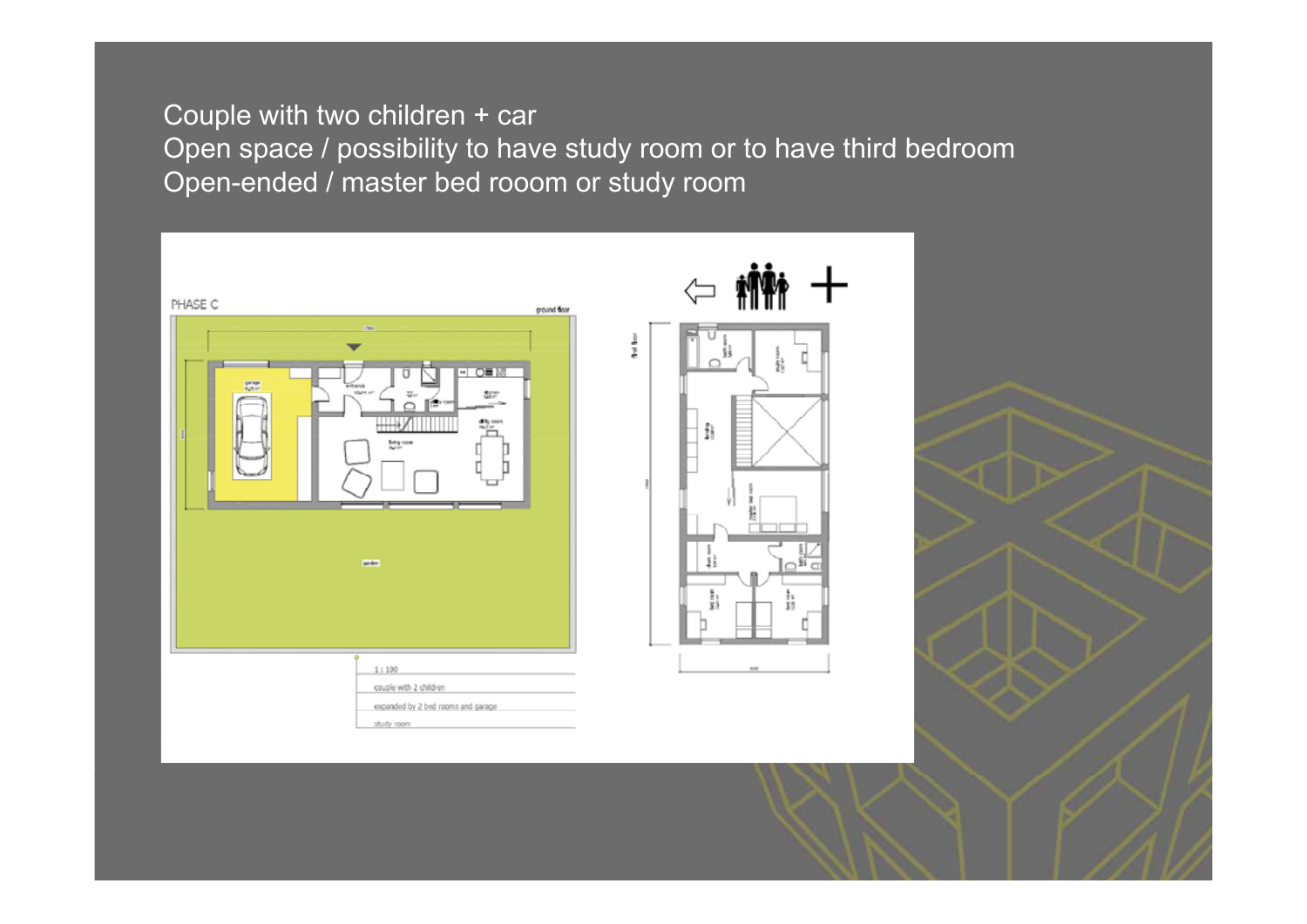QUESTION 03: In your document, you are talking about family "4+1". What does it mean?

• The expression "Family house 4+1" means that the flat or house consists of 4 rooms plus kitchen. (similar to 3+1; 2+1…)

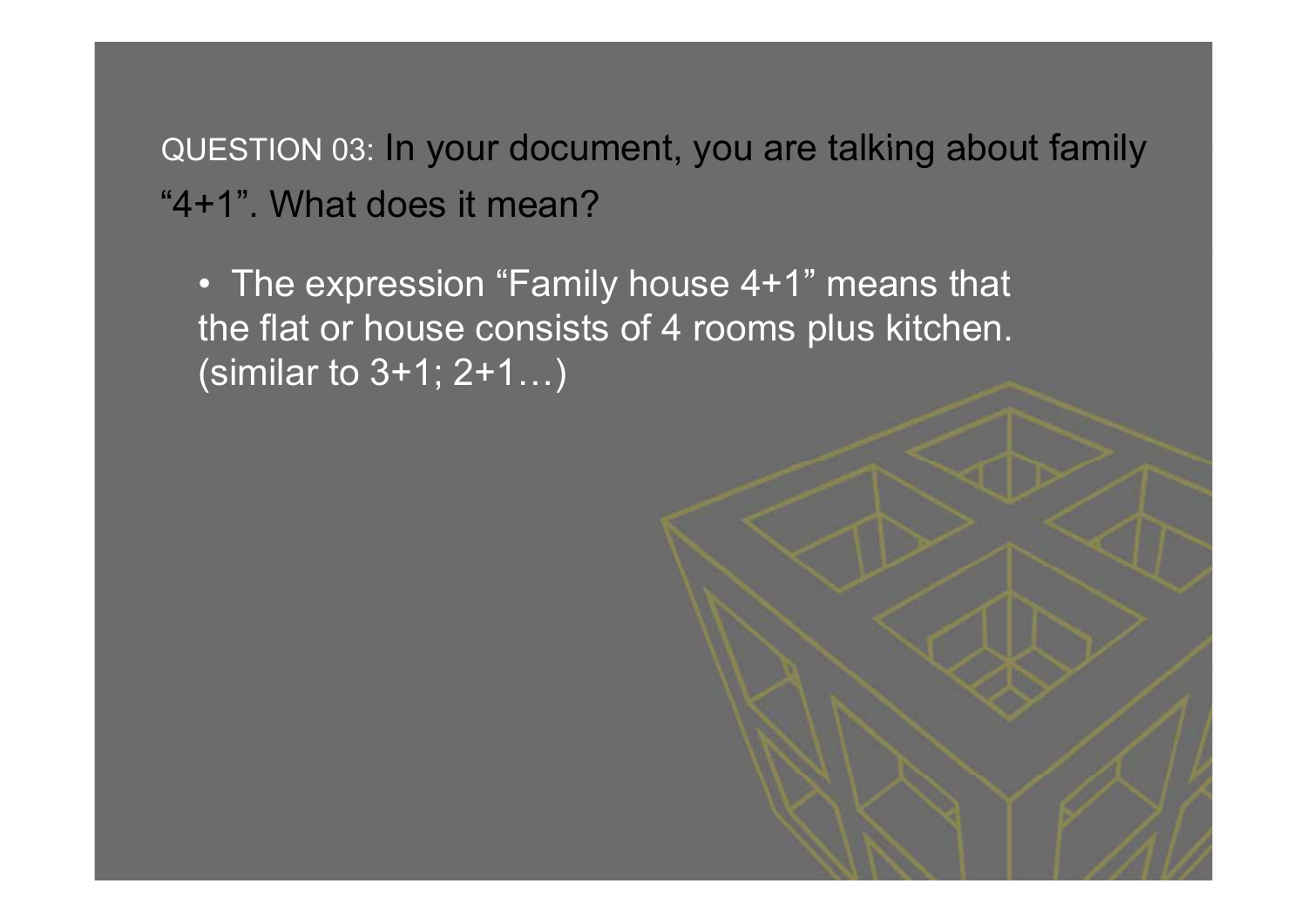QUESTION 04: Could you clearly identify what are the "innovative" aspects of your project?

- Functionality and variability of the building  $\bigcap$
- $\bigcap$  The house changes and grows according to the social and financial needs of the family
- $\Box$ Low energetic 25 kWh/m<sup>2</sup>/year
- •Or passive house concept 16 kWh/m<sup>2</sup>/year
- •Applied materials are recyclable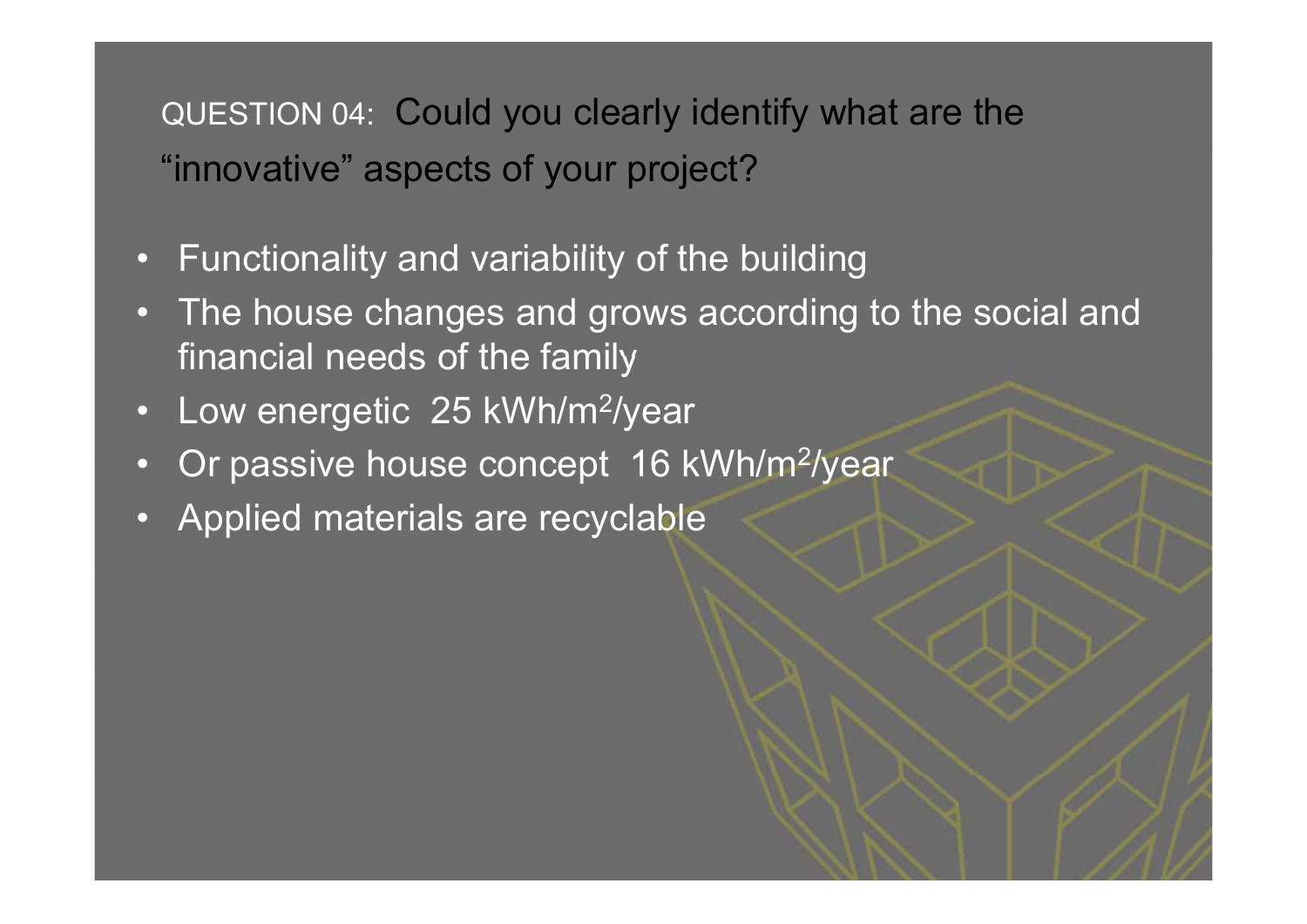QUESTION 05: Some photos or illustrations of "classical" houses in Czech Republic

#### HISTORY (ROOTS):



#### break of 19 and 20th century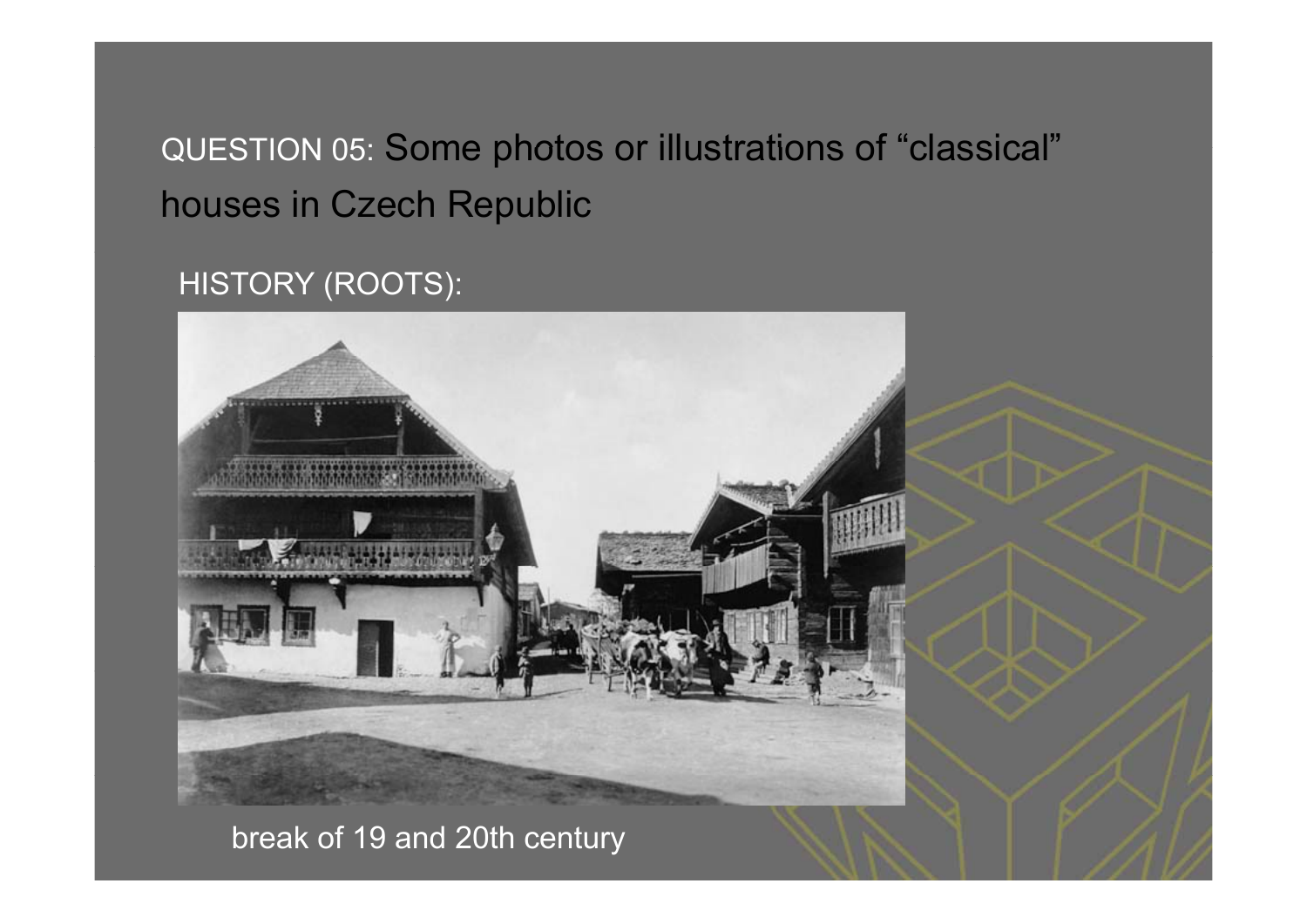

### break of 19 and 20th century

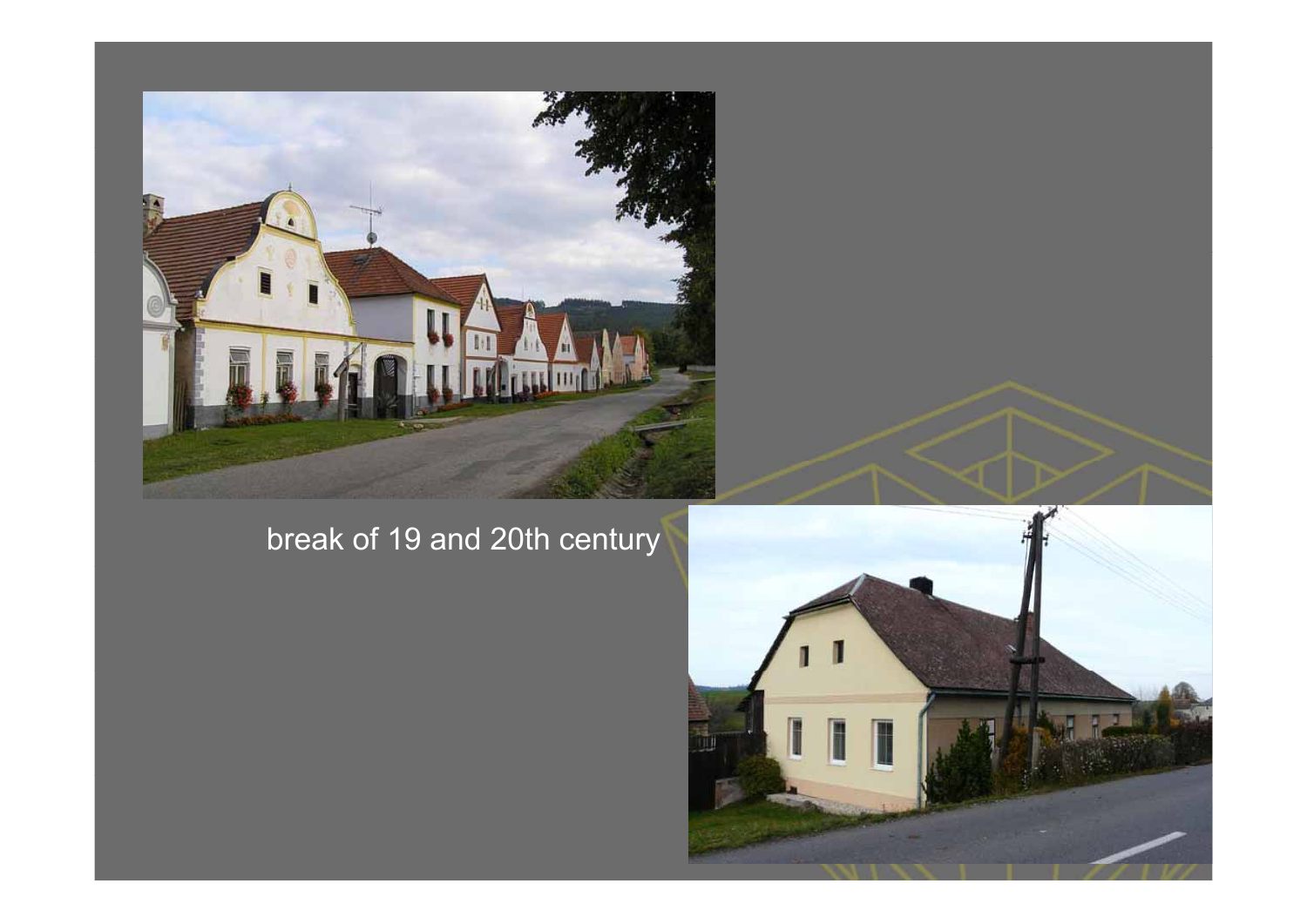

the 1960´s (socialist production)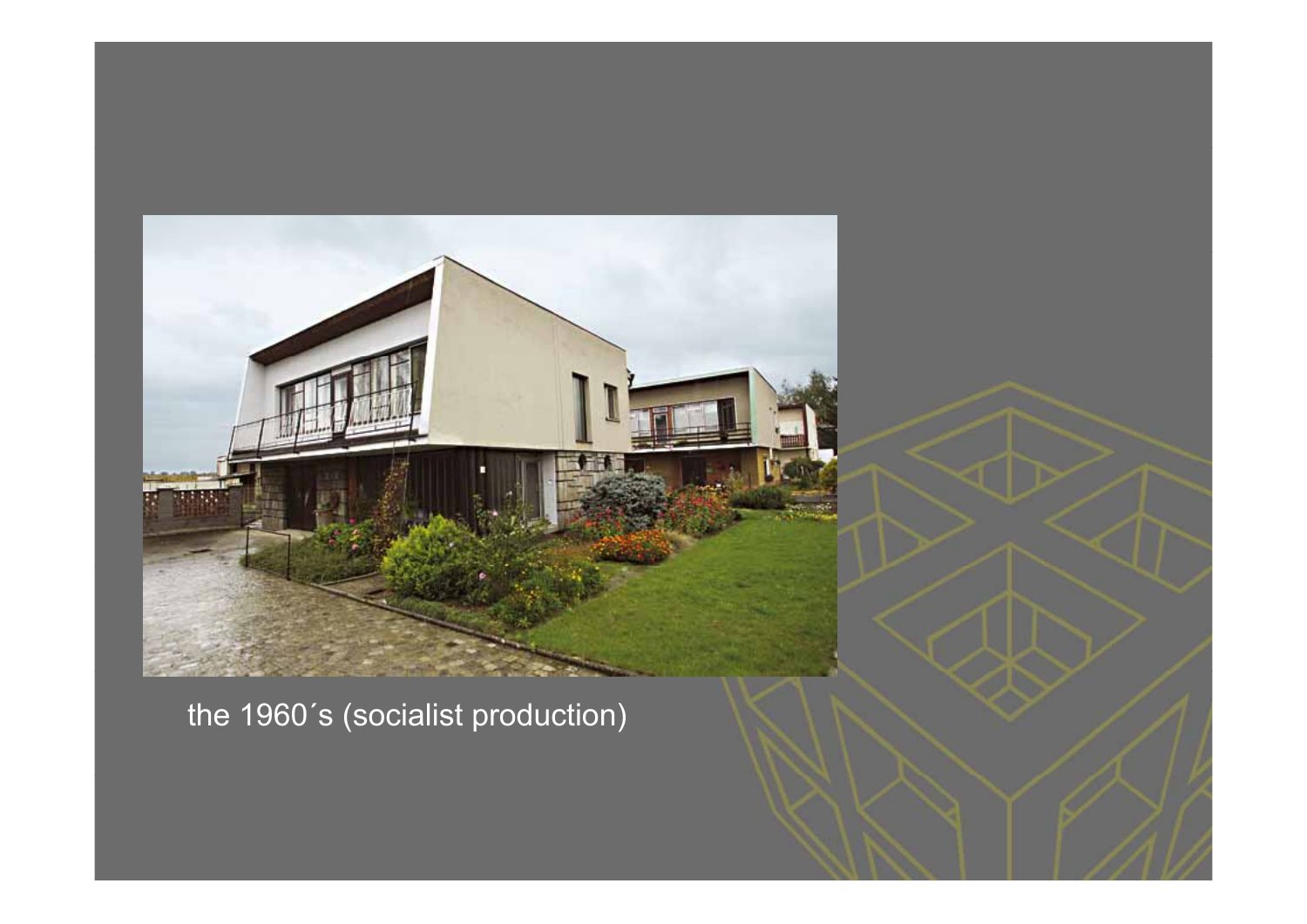

present architecture - Individual house

present architecture - Catalogue house